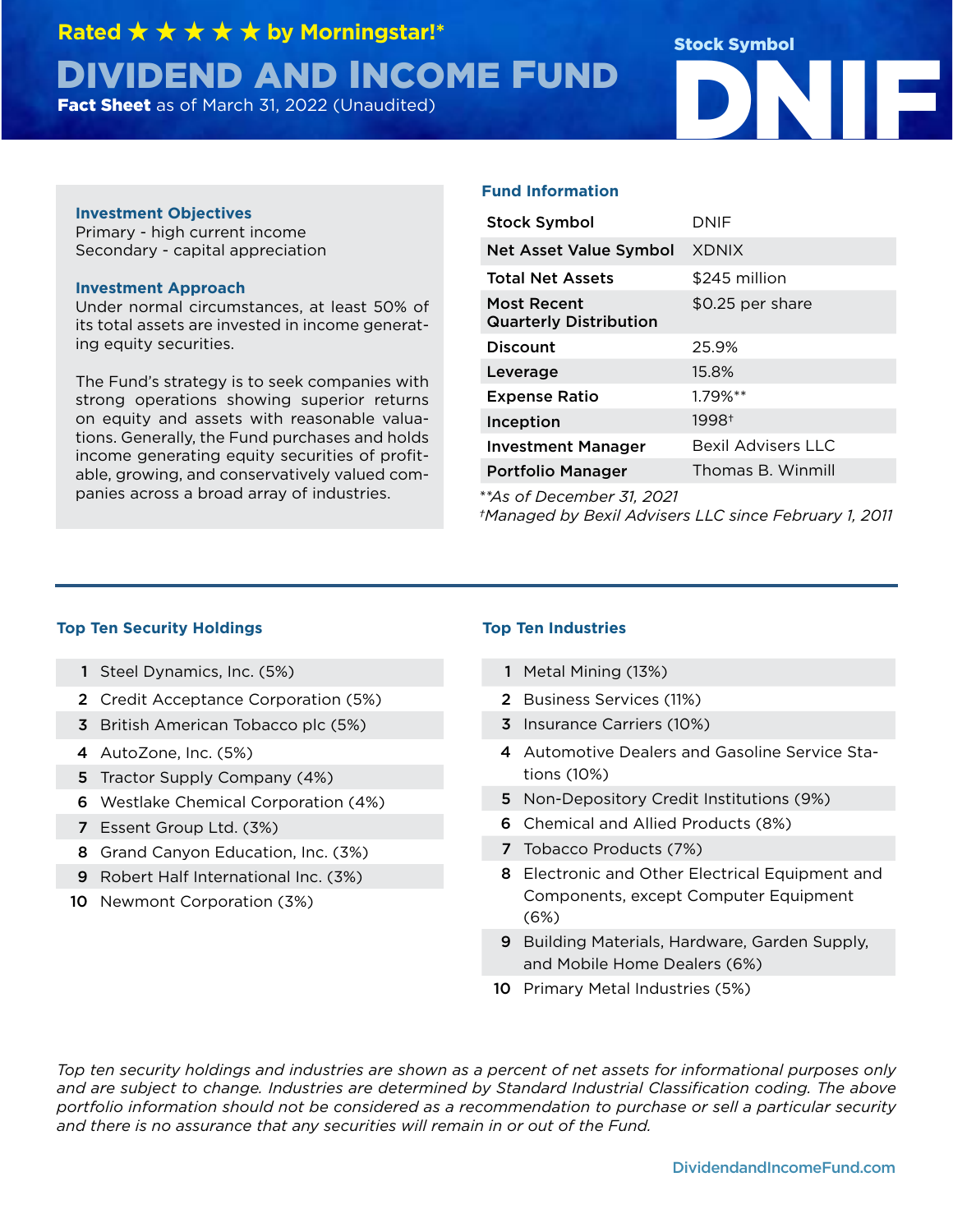# DIVIDEND AND INCOME FUND<br>Fact Sheet



### **Security Holdings by Sector on March 31, 2022**



*Source: Morningstar, Inc. Based on approximate percentages of net assets and may not add up to 100% due to leverage, cash or other assets, rounding, and other factors. Allocations of less than 1% in the aggregate are not shown. Allocations are subject to change.*

### **Average Annual Total Returns as of March 31, 2022 (%)(a)(b)**

■ Real Estate (1%)

|                   | YTD    | 1-Year | 5-Year | 10-Year |
|-------------------|--------|--------|--------|---------|
| <b>DNIF Price</b> | 0.30   | 22.33  | 11.65  | 9.35    |
| DNIF NAV          | (2.63) | 14.84  | 13.89  | 11.31   |
| S&P 500 Index     | (4.60) | 15.65  | 15.99  | 14.64   |

- *(a) Total returns and average annual returns reflect changes in closing market values, reinvestment of distributions, and adjustments for rights offerings.*
- *(b) Returns represent past performance and do not guarantee future results. The investment return and principal value of an investment will fluctuate so that an investor's shares, when redeemed, may be worth more or less than their original cost. Current performance may be lower or higher than the performance data presented. Total returns are presented before taxes and reflect reinvestment of all distributions at reinvestment price. The S&P 500 Index is an unmanaged indicator of stock market performance. For performance data current to the most recent month end, please call us toll-free at 855-411-6432.*

### **Per Share Distributions**

|         |                            | Sources              |                      |                      |
|---------|----------------------------|----------------------|----------------------|----------------------|
| Period  | <b>Distribution Amount</b> | Investment<br>Income | <b>Capital Gains</b> | Return of<br>Capital |
| Q1 2022 | \$0.25                     | \$0.03               | \$0.22               | \$0.00               |

Shareholders should not draw any conclusions about the Fund's investment performance from the amount *Shareholders should not draw any conclusions about the Fund's investment performance from the amount of*  these distributions. The amounts and sources of distributions are not being provided for tax reporting purposes and are subject to adjustment.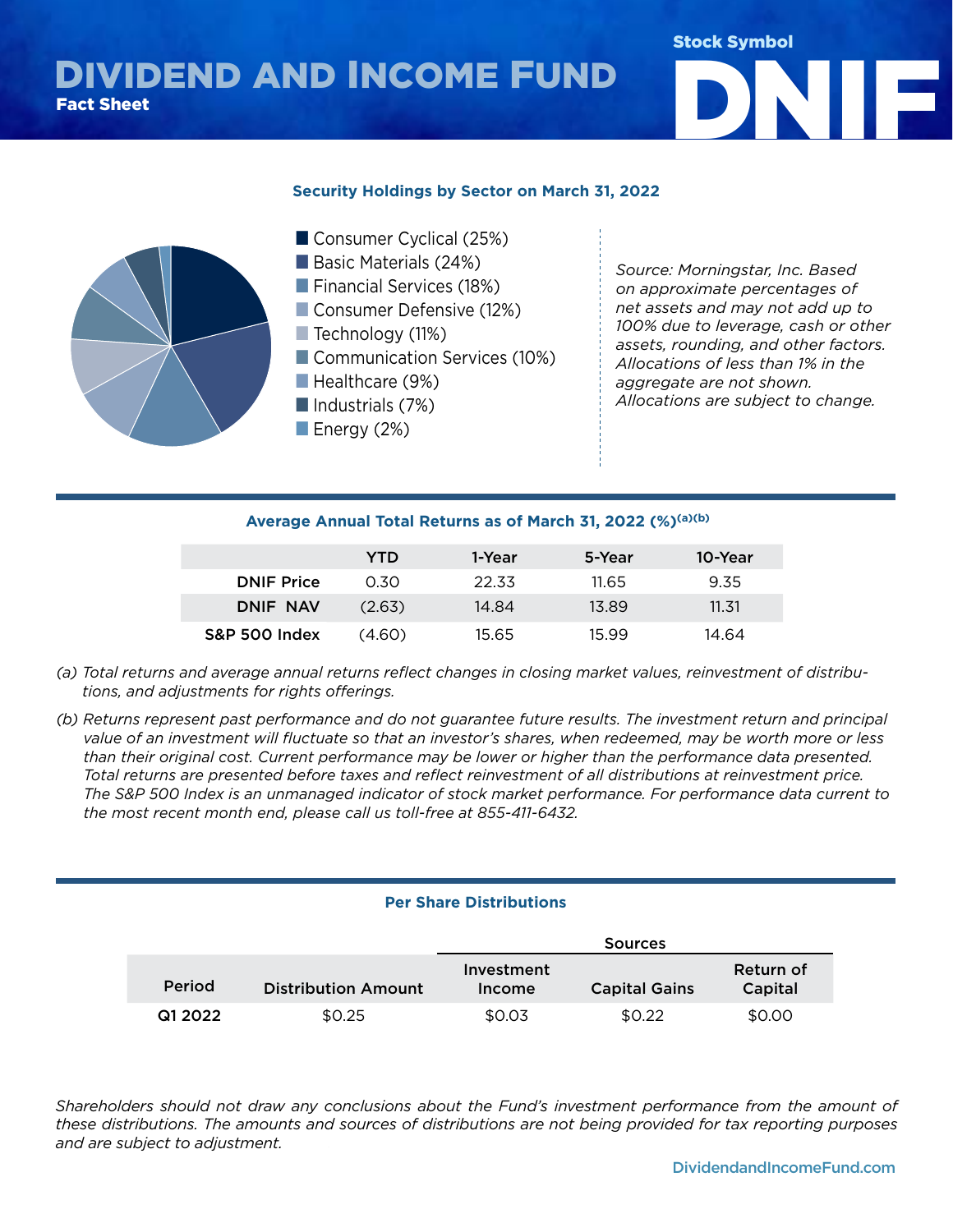DIVIDEND AND INCOME FUND<br>Fact Sheet



### **About Dividend and Income Fund**

*Dividend and Income Fund, a diversified closed end management investment company, seeks to achieve its primary objective of high current income and secondary objective of capital appreciation by investing, under normal circumstances, at least 50% of its total assets in income generating equity securities. There is no assurance that the Fund's investment objectives will be attained.*

*From time to time, shares of the Fund may trade at a premium to net asset value (NAV) or a discount to NAV. During such periods when the Fund's NAV per share is above the market price, there may be an opportunity for investors to purchase shares of the Fund at a discount to their underlying value. The Fund's premium or discount to NAV may vary over time and shares of the Fund may subsequently be worth more or less than their original cost.*

*To learn more about the Fund visit [www.DividendandIncomeFund.com](https://www.DividendandIncomeFund.com). For shareholder services, please call the Fund's transfer agent, American Stock Transfer & Trust Company, at 800-937-5449. Dividend and Income Fund is part of a fund complex which includes the [Midas Funds](https://www.midasfunds.com) and [Foxby Corp.](https://www.foxbycorp.com)*

*Past performance is no guarantee of future results. You should consider the investment objectives, risks, charges and expenses of the Fund carefully before investing. The Fund's investment policies, management fees and other matters of interest to prospective investors may be found in its filings with the U.S. Securities and Exchange Commission ("SEC"), including its annual and semi-annual reports. To obtain a copy of the reports, please call us toll free at 855-411-6432 or download them at [https://DividendandIncomeFund.com/literature/.](https://dividendandincomefund.com/literature/) Please read the reports carefully before investing.*

*Shares of closed end funds frequently trade at a discount from their NAV. This characteristic is a risk separate and distinct from the risk that the Fund's NAV has decreased in the past, and may decrease in the future, as a result of its investment activities and other events. Neither the Investment Manager nor the Fund can predict whether shares of the Fund will trade at, below, or above NAV. The risk of holding shares of the Fund that might trade at a discount is more pronounced for investors expecting to sell their shares in a relatively short period of time after acquiring them because, for those investors, realization of a gain or loss on their investments is likely to be more dependent upon the existence of a premium or discount than upon portfolio performance. The shares of the Fund are designed primarily for long term investors and should not be considered a vehicle for trading purposes. The NAV of the Fund's shares typically will fluctuate with price changes of the Fund's portfolio securities, and these fluctuations are likely to be greater in the case of a fund which uses leverage, as the Fund may from time to time.*  In the event that shares of the Fund trade at a premium to NAV, there is no assurance that any such premium will *be sustained for any period of time and will not decrease, or that the shares of the Fund will not trade at a discount to NAV thereafter. The market price for the Fund is based on supply and demand which fluctuates daily based on many factors, such as economic conditions and global events, investor sentiment, and security-specific factors.*

*This communication is provided for informational purposes only. This is not a prospectus, circular, or representation intended for use in the purchase of shares of the Fund or any securities mentioned in this communication. This communication shall not constitute an offer to sell or the solicitation of an offer to buy, nor shall there be any sale of these securities in any state in which such offer, solicitation, or sale would be unlawful prior to registration or qualification under the securities laws of any such state or an exemption therefrom.*

*Investment products, including shares of closed end funds and mutual funds, are not federally or FDIC insured, are not deposits or obligations of, or guaranteed by, any financial institution and involve investment risk, including possible loss of principal and fluctuation in value. Consult with your tax advisor or attorney regarding specific tax issues.*